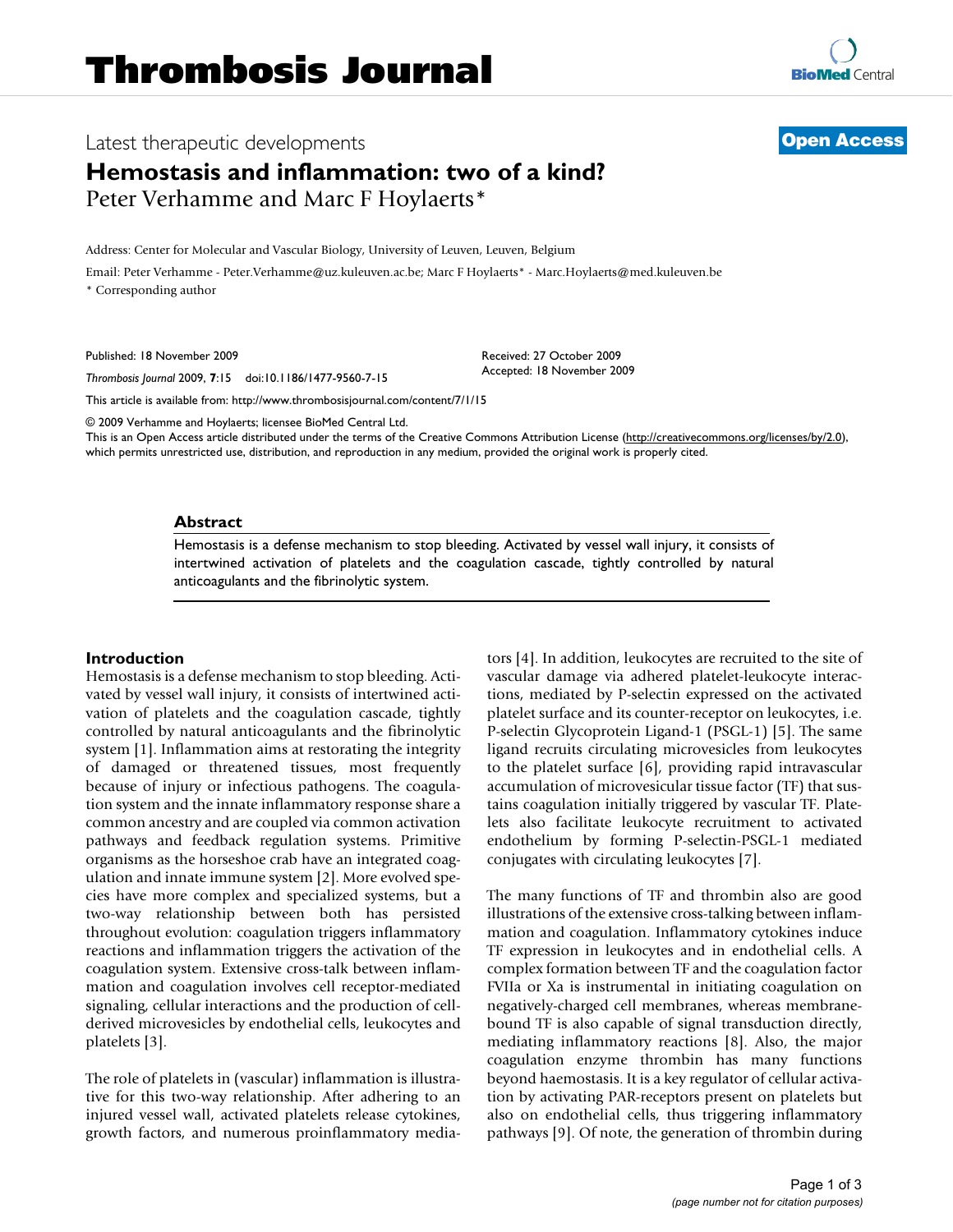hemostatic activation extends well beyond the moment at which coagulation occurs, leaving room for thrombinmediated activity beyond hemostasis.

Fibrin also mediates cellular activation. It recruits and activates platelets through the platelet receptor  $\alpha_{\text{IIb}}\beta_3$ , but also leukocytes through interaction with the  $\alpha_M\beta_2$  (mac-1) integrin receptor [10]. Leukocyte binding to fibrin profoundly alters leukocyte function, leading to phagocytosis, NFκB-mediated transcription, production of chemokines and cytokines and degranulation.

The two-way relationship between inflammation and coagulation is apparent in the procoagulant pathways, but also in the natural anticoagulant pathways that all have been attributed anti-inflammatory properties. The three major natural anticoagulants (Tissue Factor Pathway Inhibitor (TFPI), Antithrombin (AT), Protein C/S) have been investigated in clinical trials in patients with severe sepsis, with varying success. The anti-inflammatory properties of thrombomodulin are increasingly recognized [11]. Thrombin, bound to endothelial thrombomodulin, activates Protein C, which together with its cofactor protein S decelerates the coagulation cascade by inactivating factors Va and VIIIa. This ingenious mechanism also exerts anti-inflammatory properties. Even when the molecular dynamics of APC-mediated PAR-1 activation are incompletely understood and subject to controversial interpretation, the importance of the protein C system in damping inflammation was confirmed in the PROWESS trial [12]. In this randomized, controlled trial, the administration of recombinant human activated protein C (drotrecogin-alfa) decreased mortality in patients with severe sepsis, a condition characterized by massive activation of the coagulation system and vascular inflammation.

Endothelial cells integrate pro- and anticoagulant pathways but also pro- and anti-inflammatory stimuli. Endothelial cells are actively involved in haemostasis, limiting clot formation to sites of injury, but also localizing inflammatory processes to areas of damage, in part via common pathways. Frequently used denominators as endothelial "activation" or "stimulation" do not cover the complexity of the endothelial cell response to different physiological and pathological stimuli such as bacterial invasion (sepsis, endocarditis) and exposure to toxins (Shigella, uremic toxins), trauma (including lung transepithelial passage of pollutants) or cytokines (tissue inflammation, tumor burden). Inflammation shifts endothelial cells towards a more prothrombotic state, downregulating natural anticoagulant defense mechanisms and leading to expression and *de novo* synthesis of prothrombogenic molecules such as P-selectin, von Willebrand factor and possibly also TF. Activated or apoptotic endothelial cells

may also release TF microvesicles which can contribute to the pool of circulating microvesicular TF. Nonetheless, it would be an oversimplification to state that in pathological circumstances the endothelial cells change from an anticoagulant, anti-inflammatory and vasodilatory phenotype to a procoagulant and proinflammatory state.

Coagulation and inflammation are closely linked, both in health and disease. Indeed, failure of the complex balance between pro- and anticoagulation, or between pro- and anti-inflammatory reactions because of genetic or acquired disturbances may result in disease. The many links between inflammation and coagulation help explain the prothrombotic tendency observed in patients with acute inflammatory or infectious diseases. In addition, chronic inflammatory diseases also predispose to venous thrombosis but may also accelerate atherogenesis - a lowgrade vascular inflammatory disease. The endothelium serves as the interface between inflammation and inappropriate activation of the coagulation system in diffuse intravascular coagulation and thrombotic microangiopathies. Polymorphisms may predispose to disease severity. A common polymorphism in the PAI-1 gene has been reported to affect the likelihood of patients with a meningococcal infection to develop sepsis [13]. Mutations in both complement factors as well as in thrombomodulin have been linked to atypical hemolytic uremic syndrome [9]. Factor XIIa, for a long time considered as an outsider in the coagulation cascade, bridges the coagulation system with the kallikrein-kininogen system and the complement cascade, probably a remnant of the common ancestry of the different systems. A gain of function mutation in factor XII has been linked to angio-oedema, similar to deficiency in C1 esterase inhibitor. Many other diseasemodifying polymorphisms still need to be elucidated.

Pathogens have developed many strategies to counteract the host defense system; some are of particular interest in the perspective of the cross-talk between coagulation and inflammation. The bacterial plasminogen activators are well characterized: streptokinase from *Streptococcus pyogenes*, staphylokinase from *Staphylococcus aureus* and the plasminogen activator Pla from *Yersinia pestis* proved pivotal for the spread of the bacteria in the host. The discovery of streptokinase paved the way for the current thrombolytic therapy. In order to enable feeding on mammals, the leech *hirudo medicinalis* uses anticoagulants and antiplatelet products to prevent clotting by the host. The direct thrombin inhibitor lepirudin, has been derived from the leech and was the first direct thrombin inhibitor for clinical use.

Vascular biology has evolved as a research tool to help explain a broad range of non-vascular diseases. Its role in helping to unravel the pathophysiology of inflammatory